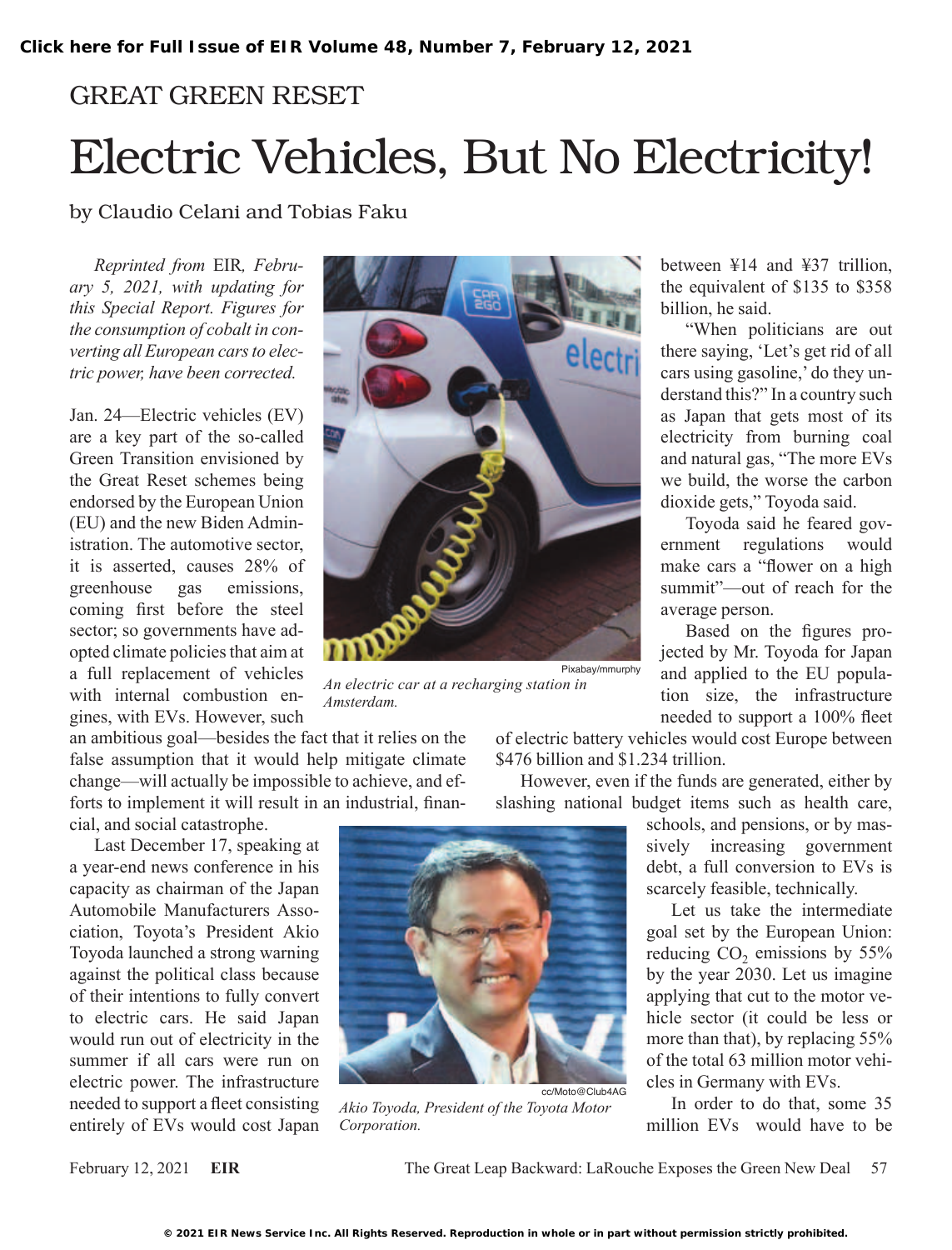

*Adding huge new capacity to the electrical system, consisting only of renewables, as the EU Commission wants, will only make the grid more unstable and will end in a blackout catastrophe.*

sold in the next decade, an average of 3.5 million per year. Currently, 63,321 EVs are sold yearly in Germany, 1.75% of the total of 3.6 million vehicles sold in 2019. At the current rate, EU targets for 2030 will be achieved in 550 years, and the 2050 target (zero carbon) in 1100 years.

In other words, the EU target for 2030 can be achieved only by increasing yearly sales of EVs by 5,500%! This is without considering the cost of increas-

ing electricity production in order to power all those cars.

In fact, assuming a yearly consumption of 3,285 kWh per EV on average, [calculated](https://www.virta.global/blog/ev-charging-101-how-much-electricity-does-an-electric-car-use) on approximately 15,000 km travelled, Germany should produce an additional 11-12 TWh of electricity per year. Assuming that it comes from "renewables," as the EU proposes, it should build approximately 1600-1700 giant windmills each and every year for the next ten years.

However, the German and the European electrical grid is

already so dependent on so-called "renewables," that it has become highly unstable, already occasionally coming very close to total collapse (see "March into 'Renewables' Threatens Europe's Electricity Supply" in this issue). Adding new, huge capacity to the grid



*A full electric conversion of the EU car fleet would require 17 times current world cobalt production. Shown: Samples of 99.99% pure cobalt.*

only from renewables as the EU Commission wants, will make the grid even more unstable and will end in a catastrophe.

## **Green Transition Is Indeed a Very Brown One**

Although EVs are a central element of the Green transition, in reality their means of production are not green at all. In order to match the energy stored in a conventional car having about 40 liters (10.5 gallons) of gasoline, an EV needs a battery that weighs at least half a ton. The production of such batteries is extremely energy intensive, and includes the mining and processing of huge amounts of copper, aluminum, and lithium.

The materials consumption for a full electric conversion of the car fleet of a country such as England would amount to twice the annual global production of cobalt, three quarters of the world's production of lithium carbonate, more than half the world's production of copper, and nearly the entire world annual production of neodymium, according to [Michael Kelly.](https://www.thegwpf.org/content/uploads/2020/05/KellyDecarb-1.pdf)

If we consider a full electric conversion by 2050 of the car fleet of all EU member states, with their 260 mil-

> lion cars, as planned by the EU Commission, the numbers look even more staggering. It would require in total the following multiples of current annual world production: for cobalt, 17 times; for lithium, 6 times; for copper, more than 4 times; and 8 times the entire world production of neodymium. In addition, about a tenth of these amounts would be needed annually for replacement parts.

The pollution produced by mining and processing such an amount of materials would be

gigantic. Additionally, there would be the need to double electric generating capacity and the capacity of electric transmission grids, as well as a new system of charging stations for all cars and trucks at home or at work.

Production of electric engines requires the rare earth